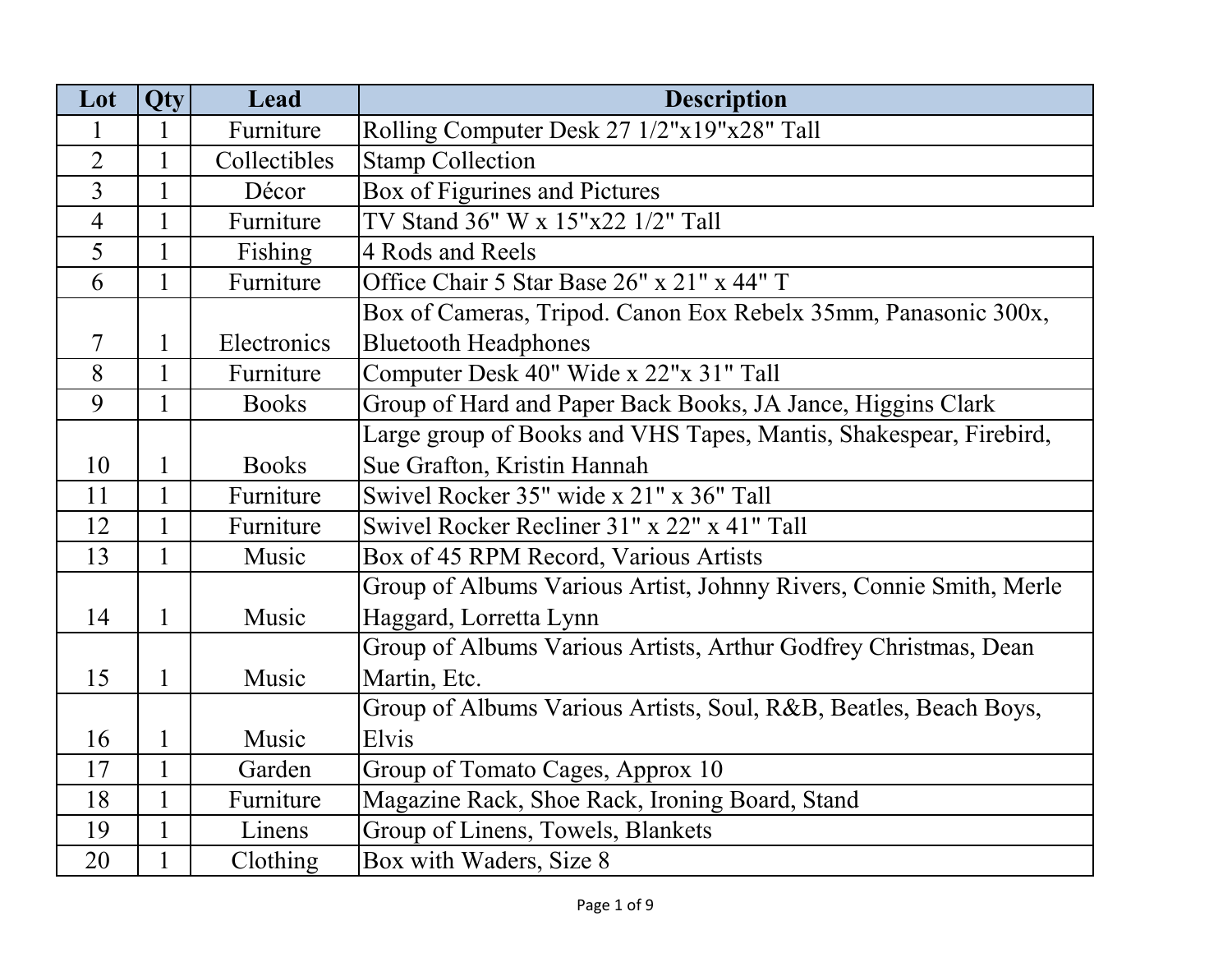| Lot | Qty          | Lead          | <b>Description</b>                                                   |
|-----|--------------|---------------|----------------------------------------------------------------------|
| 21  | 1            | Décor         | Picture Frames, Packing Paper, Lamp, Bandannas                       |
| 22  | $\mathbf{1}$ | Décor         | Super Bowl 26, 91-92 Framed                                          |
| 23  | $\mathbf{1}$ | <b>Toys</b>   | Childrens Toys, Slide, Chair, Pools                                  |
| 24  | 1            | Lawn          | <b>Scotts Pull Behind Spreader</b>                                   |
| 25  | $\mathbf{1}$ | Pets          | Group of Dog Pens                                                    |
| 26  | $\mathbf{1}$ | Furniture     | Rolling Cabinet 28" x 16" x 35" Tall                                 |
| 27  | $\mathbf{1}$ | Furniture     | Rolling TV Stand 26" x 16" x 30" Tall and CD Rack                    |
| 28  | $\mathbf{1}$ | Furniture     | End Table 17" x 11" x 29" Tall                                       |
| 29  | $\mathbf{1}$ | Furniture     | Telephone Table 28" Wide x 18" x 35" Tall                            |
| 30  | $\mathbf{1}$ | Furniture     | End Table 34" x 20" x 29" Tall                                       |
| 31  | $\mathbf{1}$ | Furniture     | 2 Plastic 4 Shelf Shelving 32" x 12" x 48" Tall                      |
| 32  | $\mathbf{1}$ | Furniture     | Pair of Lamps 33" Tall and Pair of End Tables 24" Tlal x 24" Wide    |
| 33  | $\mathbf{1}$ | Canning       | 6 cases of Pint Jars, Most are 12 Per Case                           |
| 34  | $\mathbf{1}$ | Canning       | 7 Cases of Pint Jars, Most are 12 Per Case                           |
| 35  | $\mathbf{1}$ | Canning       | 7 Cases of Pint Jars, Most are 12 Per Case                           |
| 36  | $\mathbf{1}$ | Canning       | 7 Cases of Pint Jars, Most are 12 Per Case                           |
| 37  | $\mathbf{1}$ | Canning       | 7 Cases of Half Pint Jars, Most are 12 Per Case                      |
| 38  | $\mathbf{1}$ | Canning       | 7 Cases of Half Pint Jars, Most are 12 Per Case                      |
| 39  | $\mathbf{1}$ | Canning       | 7 Cases of Half Pint Jars, Most are 12 Per Case                      |
| 40  | $\mathbf{1}$ | Canning       | 3 Case of Half Pint Jars, 2 Cases of 4 oz Jars, Most are 12 Per Case |
| 41  | $\mathbf{1}$ | Toys          | <b>Box with K'Nex Roller Coaster</b>                                 |
| 42  | $\mathbf{1}$ | Toys          | Train Set                                                            |
|     |              | Miscellaneous |                                                                      |
| 43  | 1            | Items         | Box with Bird Case and Christmas Tree Stand                          |
| 44  | 1            | Music         | Box with CD's, Various Artists                                       |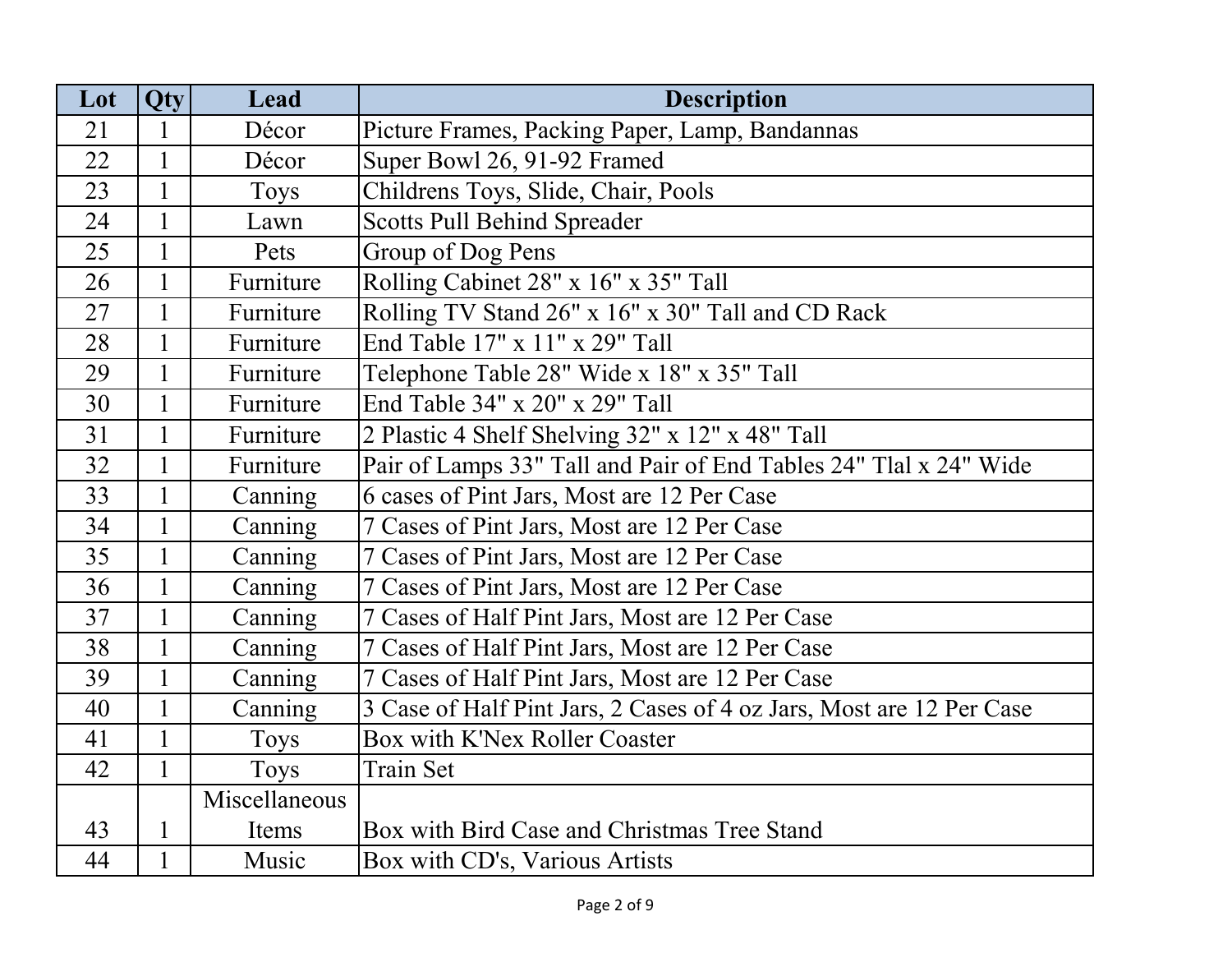| Lot | Qty          | Lead          | <b>Description</b>                                             |
|-----|--------------|---------------|----------------------------------------------------------------|
| 45  |              | Décor         | Group of Spooky Town Decorations                               |
| 46  |              | Furniture     | Lamp 24" Tall                                                  |
| 47  | $\mathbf{1}$ | <b>Toys</b>   | Hot Wheels Electric Race Track                                 |
|     |              | Miscellaneous |                                                                |
| 48  | 1            | Items         | Box with Back Packs and Garment Bag                            |
| 49  | $\mathbf{1}$ | Electronics   | Sony Stereo Turntable PS-LX300USB                              |
| 50  | $\mathbf{1}$ | Furniture     | 6' Folding Table No Contents                                   |
| 51  | $\mathbf{1}$ | Furniture     | 4' Folding Table, No Contents                                  |
|     |              |               | Sony Cassette Deck TC-WE305, Pioneet Disc Player PD-M426, AIWA |
| 52  | $\mathbf{1}$ | Electronics   | Stereo Reciever AT-DV75                                        |
| 53  | $\mathbf{1}$ | Furniture     | 6' Wood Table, No Contents                                     |
|     |              | Miscellaneous |                                                                |
| 54  | $\mathbf{1}$ | Items         | Box of Knitting Yarn                                           |
| 55  | $\mathbf{1}$ | Outdoor       | Group of Snorkeling Gear                                       |
|     |              | Miscellaneous |                                                                |
| 56  | 1            | Items         | Tote with CrockPot, Mugs, and Lamp                             |
| 57  | $\mathbf{1}$ | Music         | Clarient Model Selmer 1400, Music Stand                        |
| 58  |              | Ammo          | 2 Partial Boxes 12 Gauge Shells                                |
| 59  | $\mathbf{1}$ | Ammo          | 2 Full Boxes and 2 Partial Boxes 12 Gauge BuckShot             |
| 60  |              | Furniture     | 4 Drawer Chest, No Contents 34" x 18" x 44" Tall               |
| 61  | $\mathbf{1}$ | Furniture     | Gourp of Folding Chairs                                        |
| 62  | $\mathbf{1}$ | Furniture     | <b>Group of Flouresent Light Fixtures</b>                      |
| 63  | $\mathbf{1}$ | Lawn          | True Tewyer Wheel Barrow                                       |
| 64  | $\mathbf{1}$ | Lawn          | Troy Bilt 5550 Watt Generator 10 HP                            |
| 65  |              | Lawn          | Poulan 14" x 16" P-3314 Chain Saws                             |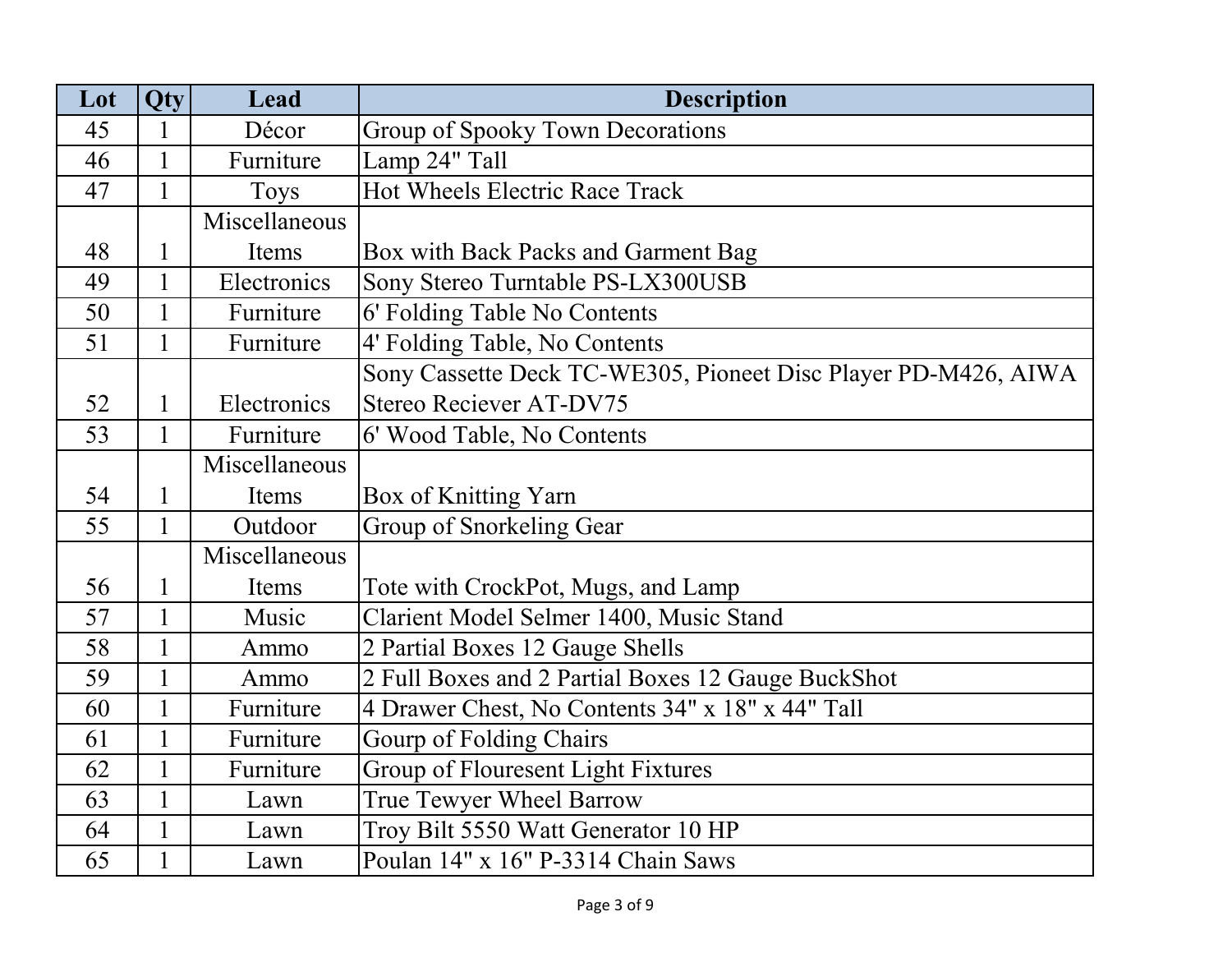| Lot | Qty          | Lead    | <b>Description</b>                                 |
|-----|--------------|---------|----------------------------------------------------|
| 66  |              | Lawn    | Central Preumatic 3 Gallon Pancake Air Compressor  |
| 67  | $\mathbf{1}$ | Lawn    | Group of Yard Tools                                |
| 68  | $\mathbf{1}$ | Lawn    | Group of Yard Tools                                |
| 69  |              | Cooking | Turkey Fryer Pot with Burner                       |
| 70  | $\mathbf{1}$ | Heater  | <b>Coleman Propane Heater</b>                      |
| 71  | $\mathbf{1}$ | Cooking | 2 Burner Cook Station                              |
| 72  | $\mathbf{1}$ | Cooking | <b>Goples 2 Burner Cook Station</b>                |
| 73  | $\mathbf{1}$ | Heater  | Pair of Propane Heaters Coleman                    |
| 74  |              | Cooking | <b>Char Griller Propane and Charcoal Grill</b>     |
| 75  | $\mathbf{1}$ | Outdoor | Wooden Yard Swing 48" Swing, 80" x 80" Frame       |
| 101 | 1            | Cooking | <b>Expert Grill Smoker</b>                         |
| 102 | $\mathbf{1}$ | Cooking | Coleman Road Trip Grill In case, Propane           |
| 103 | $\mathbf{1}$ | Outdoor | <b>Coleman Fule and Bernzomatic Tank</b>           |
| 104 | $\mathbf{1}$ | Tools   | Delta Band Saw Model 52-977                        |
| 105 | $\mathbf{1}$ | Tools   | Pair of 14" Bar Clamps                             |
| 106 | $\mathbf{1}$ | Tools   | Three 48" Bar Clamps                               |
| 107 | $\mathbf{1}$ | Tools   | Two 15" Bar Clamps                                 |
| 108 | $\mathbf{1}$ | Tools   | Two 9" Bar Clamps                                  |
| 109 | $\mathbf{1}$ | Tools   | Three 27" and One 34" Bar Clamps and Panel Fixture |
| 110 | 1            | Tools   | Three 39" Bar Clamps                               |
| 111 | $\mathbf{1}$ | Tools   | Three 47" Bar Clamps                               |
| 112 | $\mathbf{1}$ | Tools   | Pair of Framing Clamps                             |
| 113 | $\mathbf{1}$ | Tools   | Group of Miscellaneous Bar Clamps                  |
| 114 | $\mathbf{1}$ | Outdoor | Pair of 48" Long Snowshoes                         |
| 115 |              | Tools   | Milwakee Saw-Z-All                                 |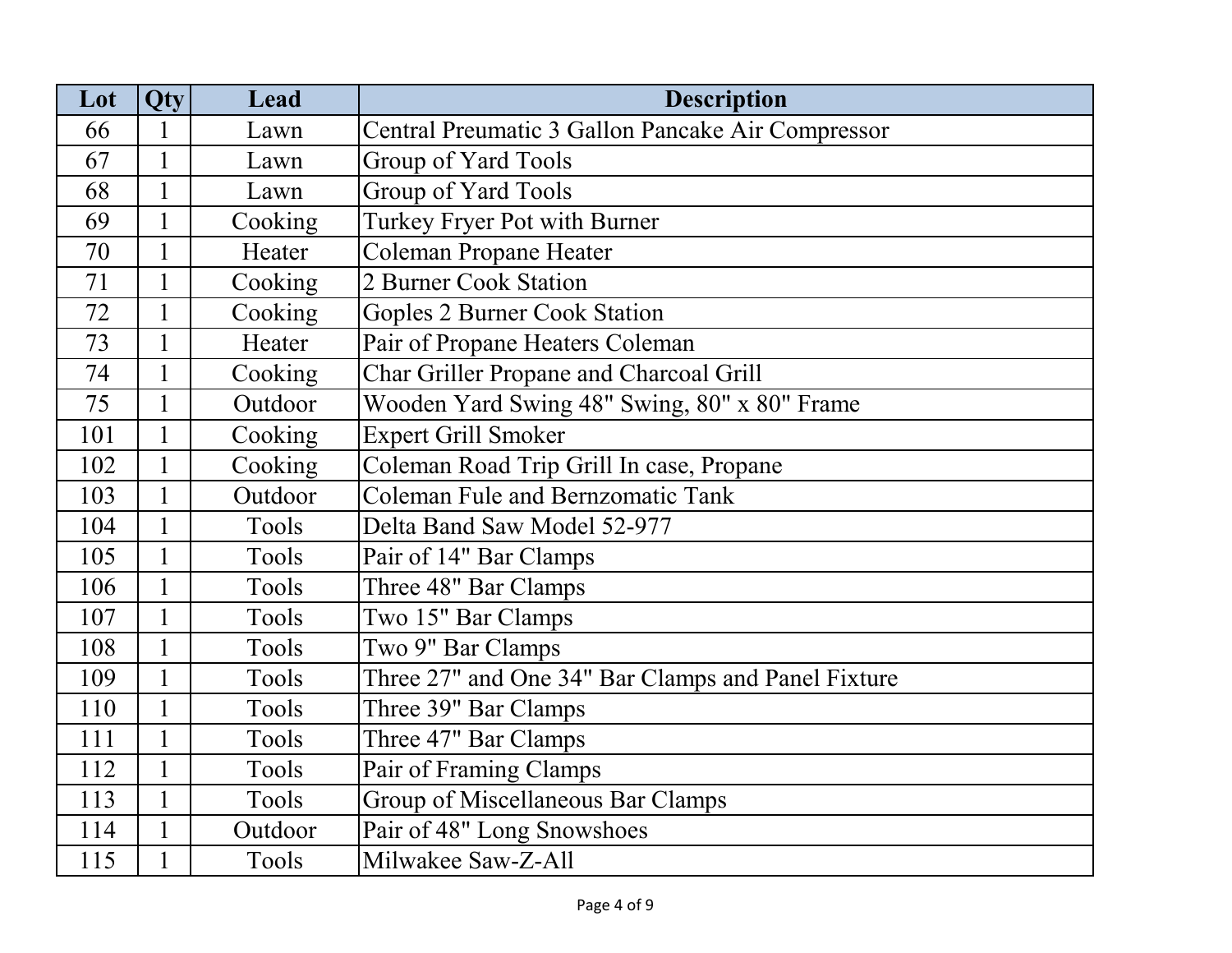| Lot | <b>Qty</b>   | Lead          | <b>Description</b>                              |
|-----|--------------|---------------|-------------------------------------------------|
| 116 | 1            | Tools         | Pipe Wrench, Square, Crow Bar, Ram Set          |
| 117 | $\mathbf{1}$ | Tools         | Bosch Model 1023VSR Drill                       |
| 118 |              | Tools         | Bosch 1582VS JigSaw                             |
| 119 |              | Tools         | Speedmatic Routher                              |
| 120 |              | Tools         | Bosch 1198VSR Hammer Drill                      |
| 121 | $\mathbf{1}$ | Tools         | Bosch Model 1609 Offset Trimmer                 |
| 122 | $\mathbf{1}$ | Tools         | Makita Model 3620 Router                        |
| 123 | $\mathbf{1}$ | Tools         | Craftsman 2550 PSI 6.75 HP Powerwasher          |
| 124 | 1            | Tools         | Snapper Rear Tine Tiller, 5 HP                  |
| 125 | 1            | Furniture     | Patio Table 28" R and 2 Chairs, No Contents     |
|     |              | Miscellaneous |                                                 |
| 126 | 1            | Items         | Military Light and Compass                      |
| 127 | $\mathbf{1}$ | Knives        | Knife Sharpeners                                |
| 128 | $\mathbf{1}$ | Knives        | CRKT M16-10Z Knife, Folding Knife               |
| 129 | $\mathbf{1}$ | Knives        | Three CRT Folding Knives                        |
| 130 | $\mathbf{1}$ | Knives        | Three Knives with Sheaths                       |
| 131 | $\mathbf{1}$ | Knives        | 9 1/2" Knife Blade Knive with Sheath            |
| 132 |              | Knives        | Two Kershaws, One Emerson Gerber Folding Knives |
| 133 |              | Knives        | <b>Six Folding Knives</b>                       |
| 134 |              | Furniture     | 5 Drawer Chest, 36"x19"x37" Tall, No Contents   |
| 135 |              | Furniture     | Two Wooden Folding Chairs                       |
| 136 | $\mathbf{1}$ | Outdoor       | Vintace Bocce Set, Wooden Balls                 |
| 137 | $\mathbf{1}$ | Furniture     | 10 Drawer Metal Cabinet 12"x10"x31" Tall        |
| 138 | $\mathbf{1}$ | Tools         | Delta Bench Oscilating Sander, AFM-16-A         |
| 139 | $\mathbf{1}$ | Tools         | <b>Wagoner Power Painter</b>                    |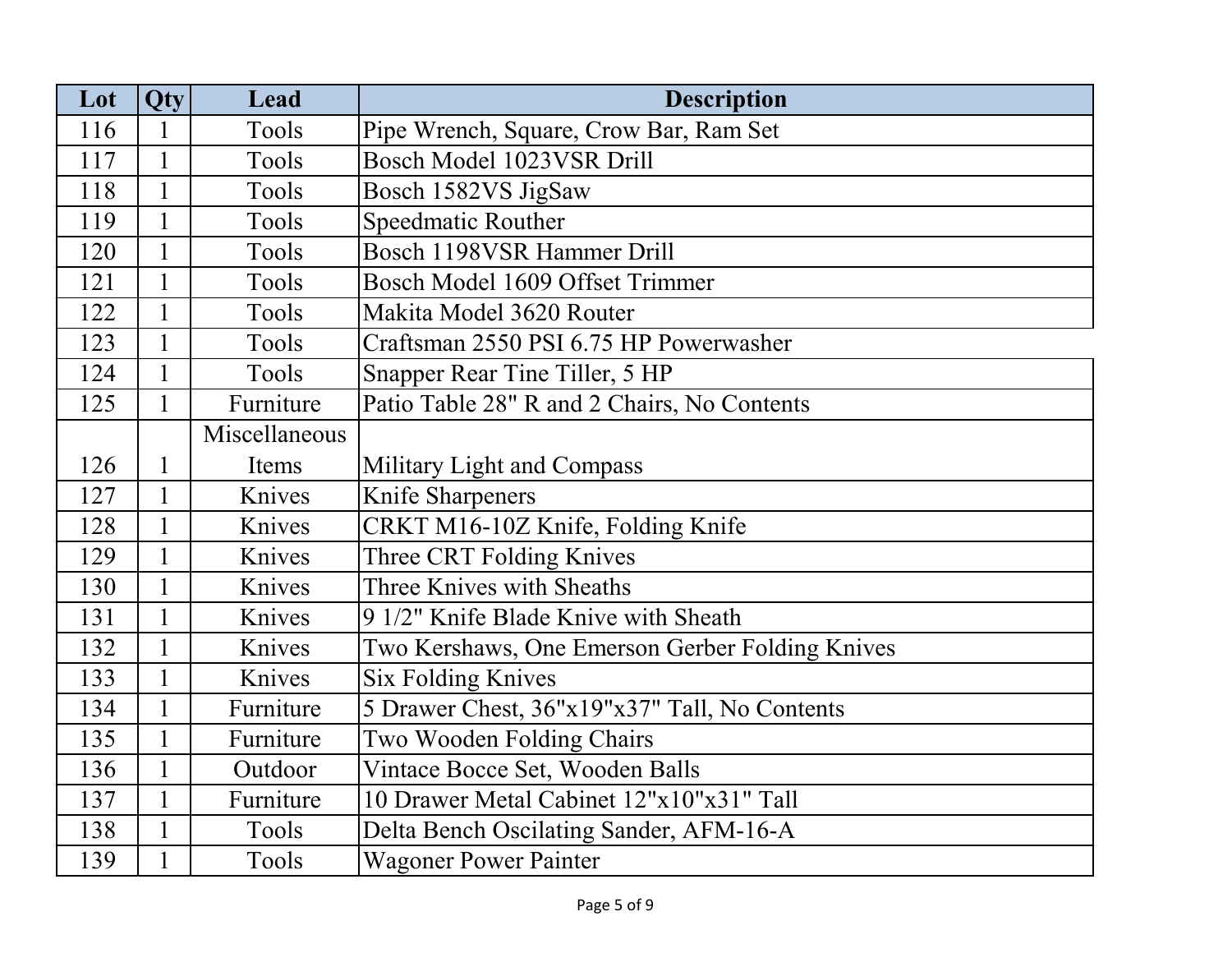| Lot | Qty          | Lead          | <b>Description</b>                                      |
|-----|--------------|---------------|---------------------------------------------------------|
| 140 | 1            | Canning       | <b>Canning Pot</b>                                      |
|     |              | Miscellaneous |                                                         |
| 141 |              | Items         | Box with Lifting Straps, Hardware Items                 |
| 142 | 1            | Furniture     | 8 Metal Drawers 9 1/2" x 6 1/2 Tall x 24" Long          |
| 143 |              | Furniture     | 8 Metal Drawers 9 1/2" x 6 1/2 Tall x 24" Long          |
| 144 | $\mathbf{1}$ | Tools         | Freud 4" Biscuit Jointer, JS-100                        |
| 145 | $\mathbf{1}$ | Lawn          | Group of Yard Tools                                     |
| 146 | $\mathbf{1}$ | Tools         | 2 Levels 48" and 24"                                    |
| 147 |              | Lawn          | Metal Yard Landscape Rake                               |
|     |              | Miscellaneous |                                                         |
| 148 | 1            | Items         | Two 3 Gallon Glass Bottles, with Pand and Insulators    |
| 149 | $\mathbf{1}$ | Furniture     | Group of Wooden Trays                                   |
|     |              | Miscellaneous |                                                         |
| 150 | $\mathbf{1}$ | Items         | Wood Carved Items, Walking Stick, Metal Chicken         |
|     |              | Miscellaneous |                                                         |
| 151 | 1            | Items         | Bird House, 24" Tall                                    |
| 152 | $\mathbf{1}$ | Tools         | Box with Clamps                                         |
| 153 |              | Tools         | Box with Tin Snips                                      |
| 154 | $\mathbf{1}$ | Tools         | Box with Saw and Miscellaneous Tools                    |
| 155 | $\mathbf{1}$ | Tools         | Tub with Saw Blades, Dowels, 35" Flexible Shaft Grinder |
| 156 | $\mathbf{1}$ | Tools         | 4 On Cutter Trimmer, for Picture Framing                |
| 157 | $\mathbf{1}$ | Tools         | Box with Hammers, Trowels, Putty Knives                 |
| 158 | 1            | Tools         | Oster Clippers, A-5 and Miscellaneous                   |
| 159 | $\mathbf{1}$ | Tools         | Tub with Router Bits and Miscellaneous                  |
| 160 | $\mathbf{1}$ | Garden        | Tub with Garden Items                                   |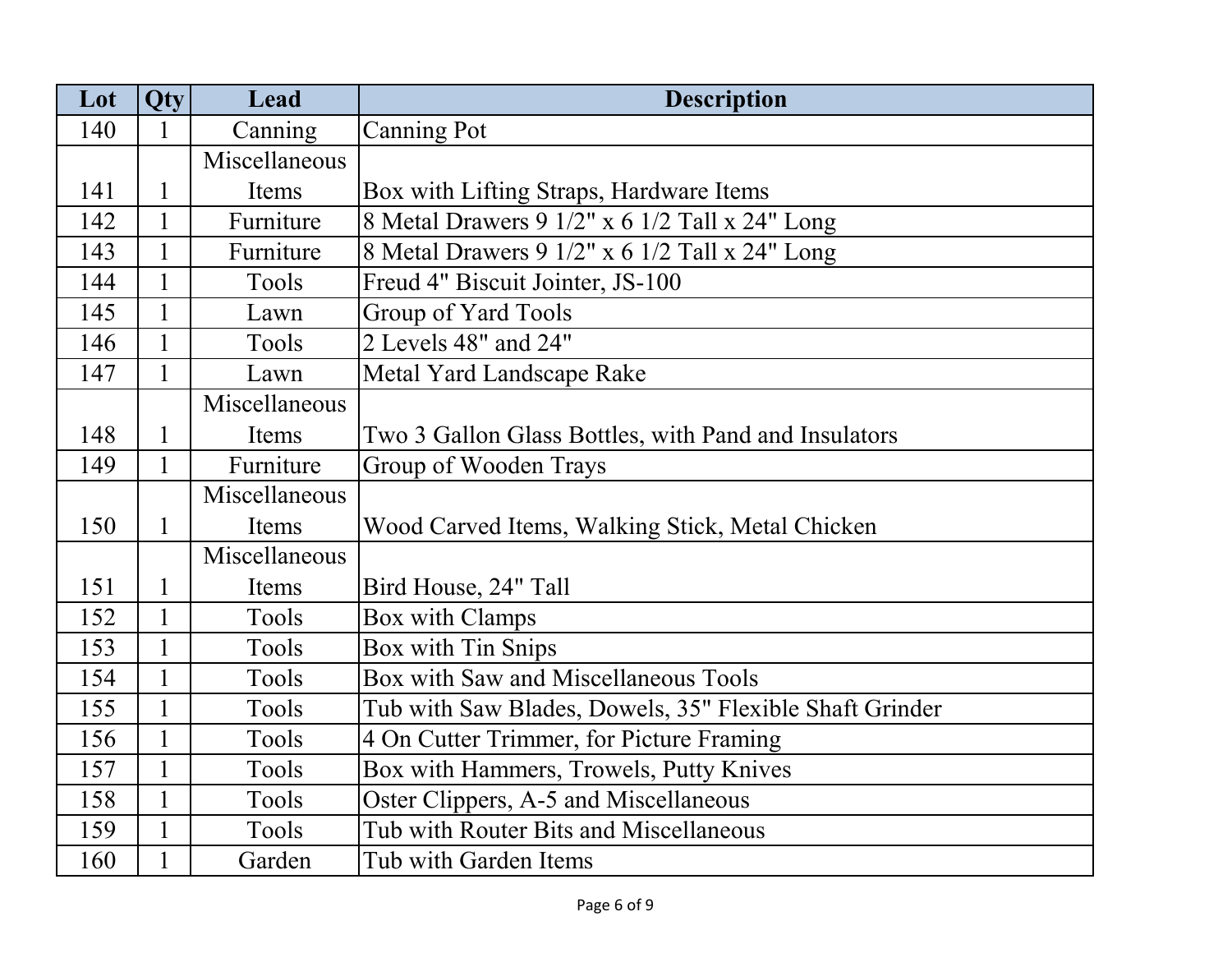| Lot | Qty          | Lead         | <b>Description</b>                                                  |
|-----|--------------|--------------|---------------------------------------------------------------------|
| 161 |              | Tools        | Tub with Tape Measures and Chalk Lines                              |
| 162 |              | Tools        | Tub with Wood Chisels                                               |
| 163 |              | Tools        | Group of Palm Sanders                                               |
| 164 |              | Tools        | Makita Belt Sander, Model 9924DB                                    |
| 165 |              | Tools        | Bid Circular Saw, Dremel, Heat Gun                                  |
| 166 | $\mathbf{1}$ | Tools        | <b>Metal Drawer with Hand Shears</b>                                |
| 167 | $\mathbf{1}$ | Tools        | <b>Betterley Miter Fold Formica</b>                                 |
| 168 | $\mathbf{1}$ | Tools        | 3 1/2" Vise, Hole Saw                                               |
| 169 | $\mathbf{1}$ | Tools        | Craftsman 8" Drill Press                                            |
| 170 | $\mathbf{1}$ | Tools        | Makita 10" Miter Saw LS1020                                         |
| 171 |              | Tools        | <b>Rockwell Sander Grinder</b>                                      |
| 172 |              | Tools        | Craftsman Brad Nailer, Air Stapler and Hoses                        |
| 173 | $\mathbf{1}$ | Décor        | <b>Vintage Photos</b>                                               |
| 174 | $\mathbf{1}$ | <b>Books</b> | Civil War Literature                                                |
| 175 | $\mathbf{1}$ | <b>Books</b> | Box with Craft and Wood Working Books                               |
| 176 |              | <b>Books</b> | Group of Miscellaneous Books                                        |
| 177 |              | Garden       | Group of Terra Cotta Pots                                           |
| 178 |              | Furniture    | Rocking Chair 23" x 15" x 40" Tall                                  |
| 179 |              | Electronics  | Canon EF 35 mm Camera, Bushnell Binoculars 10x50                    |
| 180 | $\mathbf{1}$ | Décor        | Wall Mirror 24" x 34" Tall                                          |
| 181 | $\mathbf{1}$ | Furniture    | 5 Wooden Ladder Back Chair Frames                                   |
| 182 | $\mathbf{1}$ | Outdoor      | <b>Bounty Hunter Tracker 4 Metal Detector</b>                       |
| 183 | $\mathbf{1}$ | Tools        | Poulan 10" Electric Pole Saw                                        |
|     |              |              | 2 Rivers End Tradin Co. Limited Dove Tail Wooden Boxes, Sliding Top |
| 184 |              | <b>Boxes</b> | Lid, $16"$ wide x $11"$ x $11"$ tall                                |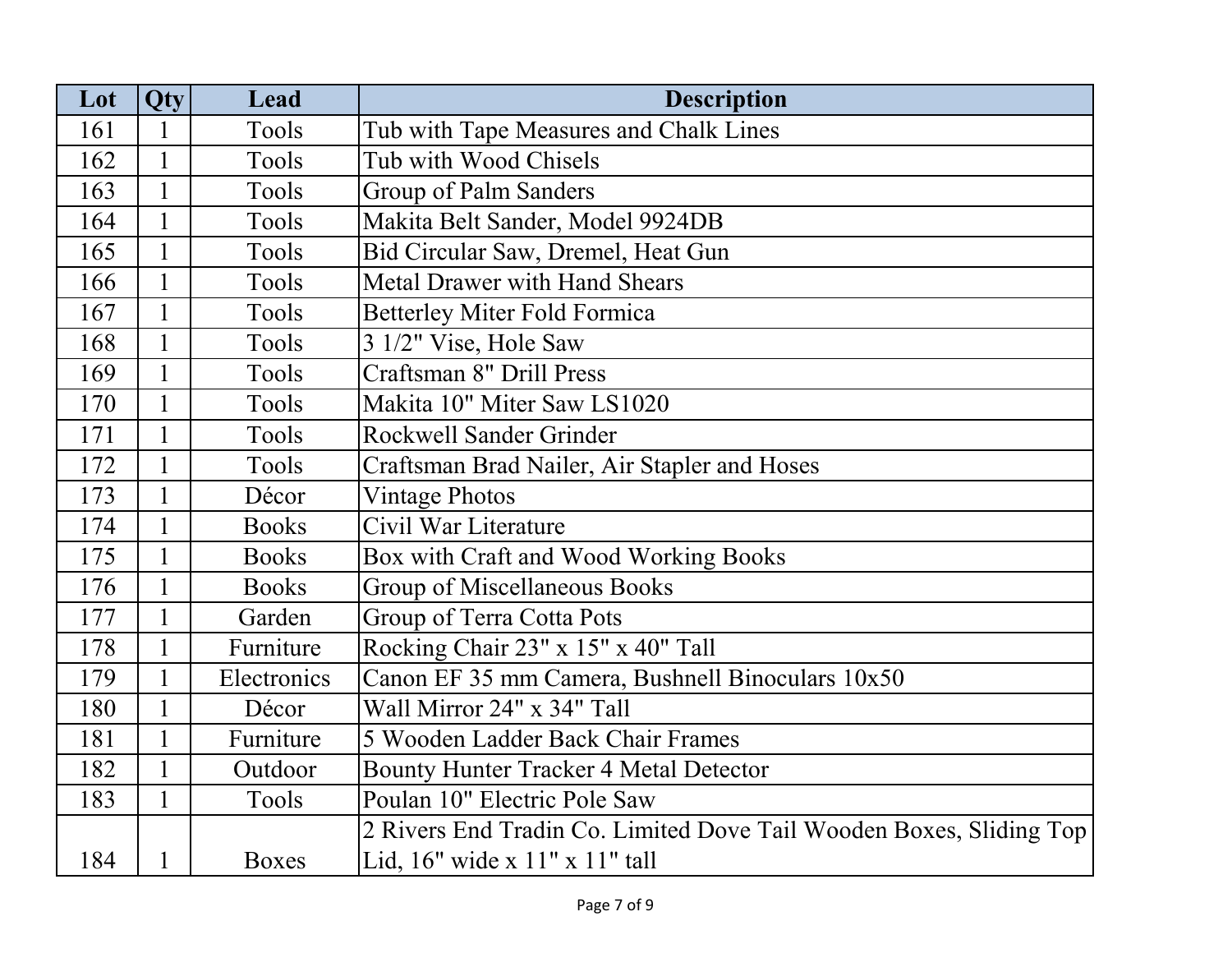| Lot | Qty          | Lead          | <b>Description</b>                                                    |
|-----|--------------|---------------|-----------------------------------------------------------------------|
| 185 | 1            | Canning       | 2 Bale Lid Pickle Jars 8" Tall x 5 3/4" Round                         |
| 186 | $\mathbf{1}$ | Jar           | Planters Peanut Jar 9" Tall                                           |
| 187 | $\mathbf{1}$ | Décor         | Crock 11" Tall x 7" Round                                             |
| 188 | $\mathbf{1}$ | Décor         | Ceramic Candle Container 8" Tall                                      |
| 189 | $\mathbf{1}$ | Pitcher       | Pfaltzgraff Pitcher 7" Tall x 5" Round                                |
| 190 | $\mathbf{1}$ | Pitcher       | F. Martin Pottery Pitcher 5 1/2" Tall x 3" Round                      |
| 191 | $\mathbf{1}$ | Pitcher       | M. Presher, Leroy, NY Pottery Pitcher 9" Tall x 4"                    |
|     |              |               | M. presher, Genegee Country Museum Pottery Pitcher, 10" Tall x 5"     |
| 192 | $\mathbf{1}$ | Pitcher       | Round                                                                 |
| 193 | $\mathbf{1}$ | Décor         | Crock Stamped BBP 1978 on Bottom, 7" Tall x 5" Round                  |
| 194 | $\mathbf{1}$ | Vase          | 2 Handle Vase Pottery, stamped WPP 1999, 7" Tall x 5" Round           |
|     |              |               | Pottery Candle Holder Shadow Lawn Delavan, Wisconsin, 3 1/2" Tall x   |
| 195 | $\mathbf{1}$ | Décor         | 6 1/2" Round                                                          |
|     |              |               | Crock Beaumont Bros. Pottery, S. Rucker, Crooksville, Ohio, 9" Tall x |
| 196 | $\mathbf{1}$ | Décor         | 7" Round                                                              |
|     |              | Miscellaneous |                                                                       |
| 197 | $\mathbf{1}$ | Items         | 4 Small Round Boxes with Lids, Tea Light Candle Holder, Presler 2000  |
|     |              |               |                                                                       |
| 198 | 1            | Pitcher       | Pottery Pitcher By Dresden, Barton Potteries, 9" Tall x 6 1/2" Round  |
| 199 | $\mathbf{1}$ | Pottery       | 4 Pottery Coffee Mugs, Creamers and Sugars                            |
|     |              |               | Plate by English Country Pottery Granville, Ohio, 9 1/2" Round and    |
| 200 | $\mathbf{1}$ | Pottery       | Wooden Bread Bowl, 11" Round x 2 1/2" Tall                            |
| 201 | $\mathbf{1}$ | <b>Dishes</b> | Victorian Rose and Brigadon Cup, Saucer and Dessert Plate             |
| 202 | $\mathbf{1}$ | Dishes        | 3 Cups and Saucers, Wildflowers, Royal Grafton, Royal Victoria        |
| 203 | $\mathbf{1}$ | Dishes        | 3 Cups and Saucers Yuletide, Memory Lane, Dimity Rose                 |